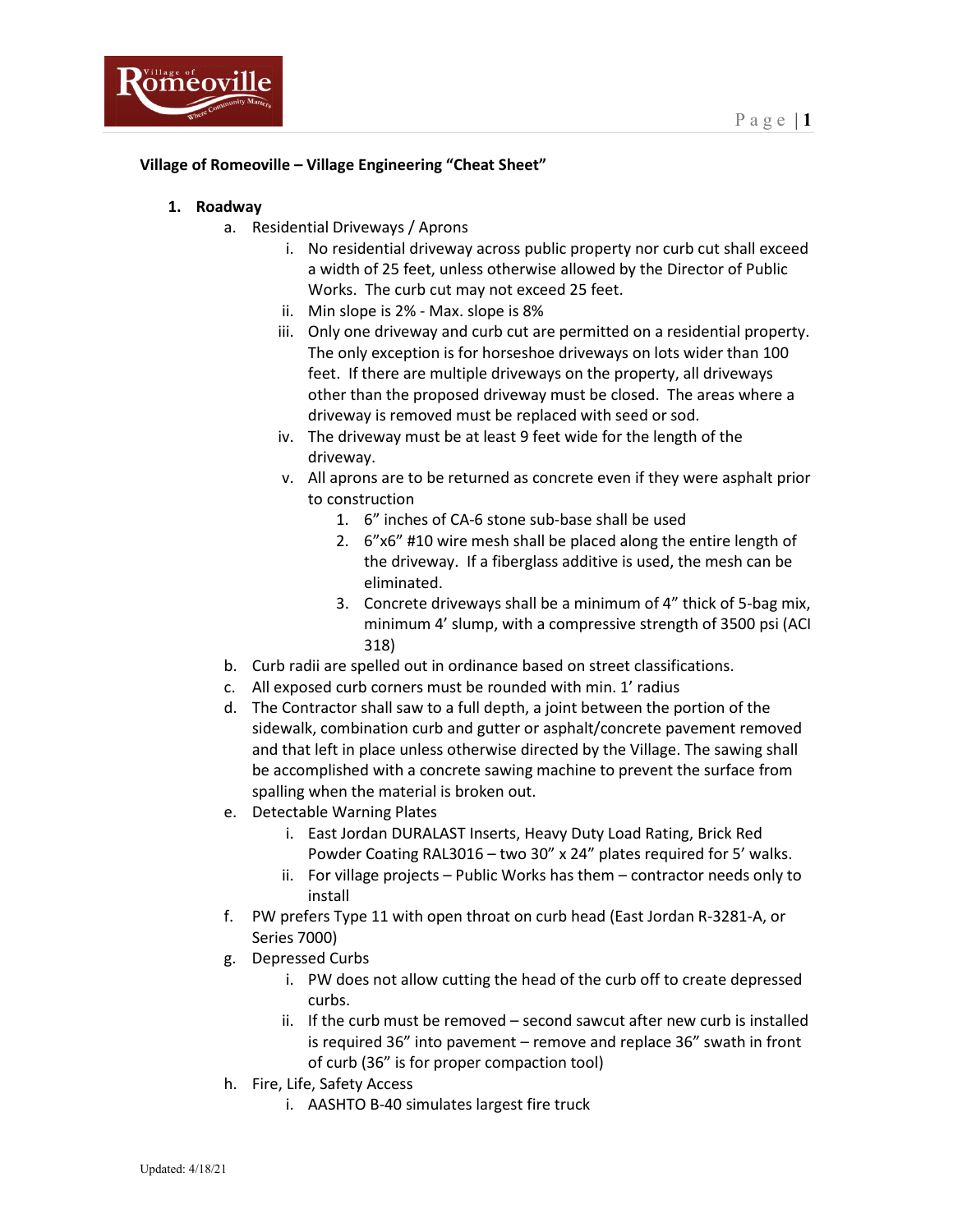

- ii. 26' drive aisles –min SN = 3.0
- iii. Structure < 30,000 sf access to 25% of building
- iv. Structure 30,001 to 80,000 sf, access to 50% of structure
- v. Structure > 80,001 sf, access to 100% of structure
- i. Parking Stalls
	- i. 18' by 9'-6". Note measurement (by ordinance) is specific to edge of pavement and cannot include gutter pan.
	- ii. ADA Stalls: Each accessible parking space shall be 16 feet wide, with an eight-foot wide diagonally striped access aisle. A high-quality yellow paint, manufactured especially for pavement striping, must be used. Two adjacent accessible parking spaces may share an access aisle except for angled parking spaces.
	- iii. Preferred color for non-ADA stall paint is a high-quality white paint, manufactured especially for pavement striping.
- j. Sidewalks
	- i. 5' minimum width adjacent to the curb, look to extend it by 2' for snow and signage.
	- ii. Residential  $-5$ " (6" at driveways) over 4" aggregate
	- iii. Commercial Industrial  $6''$  ( $8''$  at driveways) over  $4''$  aggregate
- k. Parking Lots Use B-40 to simulate largest Romeoville fire truck there can be no encroachment over parking stalls or curbs
- l. "No Parking Fire Lane" signs spacing of such signs to be within 15 feet of each end of lane and spaced a maximum of 75 feet apart thereafter per Romeoville Fire Department
- m. Utility Coordination
	- i. Water if the project crosses an old cast iron water main, we need to replace the existing water main with new ductile iron under the roadway – upsize 6" to min 8"
	- ii. Hydrants: Eddy hydrants are to be replaced. EJIW stay if they have break flanges. Waterous stay. All others are to be replaced.
	- iii. Consider adding new water valves if appropriate Consult with Water Superintendent
	- iv. Replace old valves in boxes with new valves in vaults
	- v. Sanitary if the project crosses an old clay sanitary sewer, we need to replace the existing sanitary with new PVC sanitary sewer unless it has been lined.

# **2. Water**

- a. If the proposed roadway project has existing water that either runs parallel or perpendicular to the road, we need to replace the existing cast iron water main with new ductile iron under the roadway – upsize 6" to min 8". Coordinate early with Utilities Superintendent.
- b. The domestic and fire service lines should be split within a mechanical room inside the building, and a "knox-box" (Series 3200 or 4400) with an entrance key must be provided on the exterior of the building that would allow public works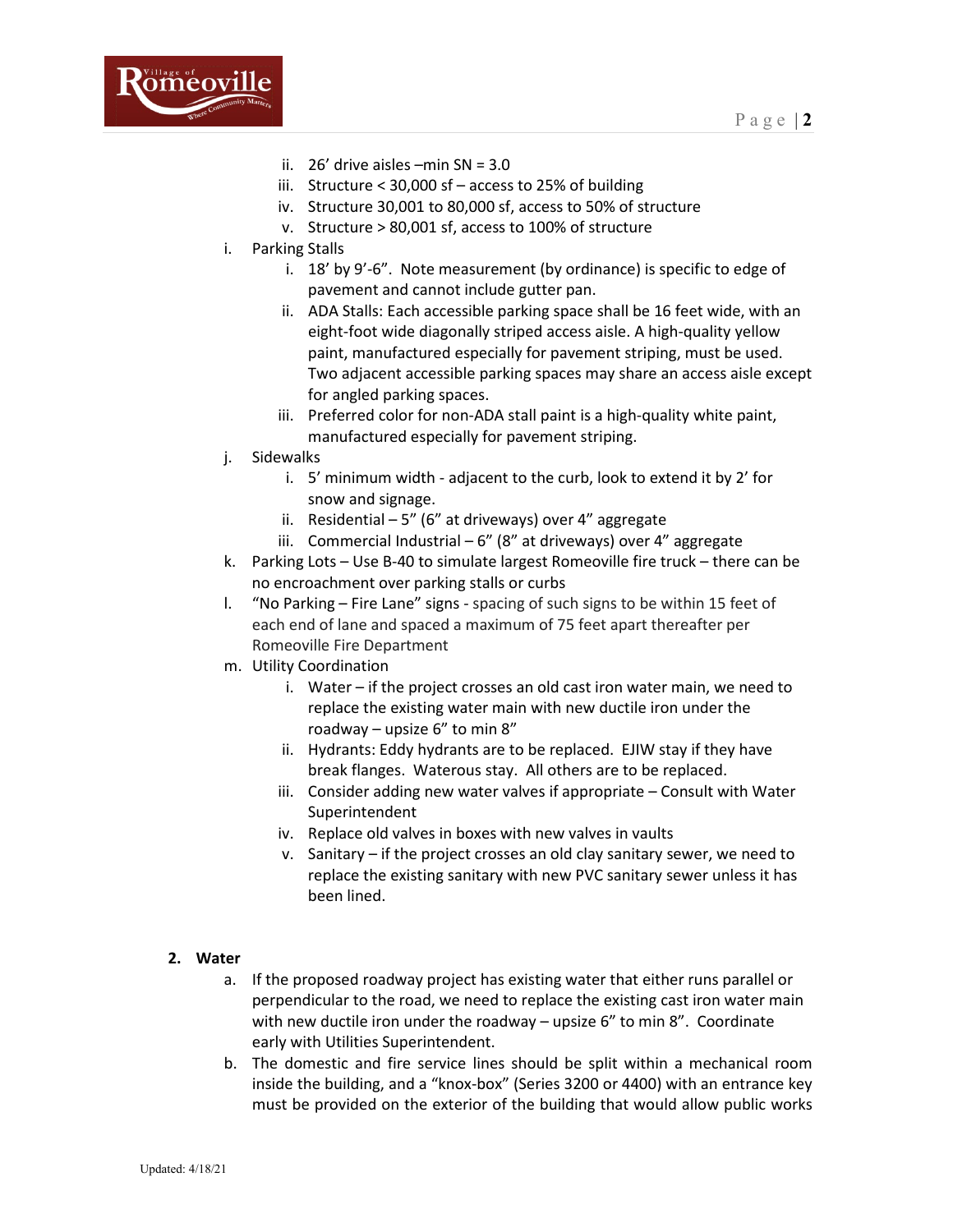

staff to access the mechanical room. The location of the entrance to the mechanical room should be shown on the plans.

- c. Watermain Materials
	- i. Ductile Iron, Class 52 only with push-on joints and cement lining
		- 1. Wrap in V-Bio™ polyethylene encasement, Alternate Modified Method A: Wet Trench Conditions.
		- 2. Layer of arc-sprayed zinc per ISO 8179 is required on exterior of pipe.
	- ii. Pipe shall be laid with a five (5) foot minimum burial depth.
	- iii. Restrained joints shall be provided at all gate valves, crosses, tees, bends, hydrants, dead ends, etc. All fittings and valves shall be mechanical joint type with set screw type retainer glands with Thrust Restraint Wedge as produced by MEGALUG. Include table of restrained lengths on plans. NO CONCRETE THRUST BLOCKS. This shall apply to both the water main and force main.
	- iv. Brass wedges for locating water mains shall be installed per section 41- 205C of the Standard Specifications for Water and Sewer Construction in Illinois, latest edition. Use two (2) wedges per joint for pipes 12" or smaller and four (4) wedges per joint for pipe sizes larger that 12 inches.
- d. Fire Hydrants
	- i. East Jordan 5BR250 with 6" plain-end shoe with attached 6" resilient wedge mechanical joint valve. All fire hydrants shall be new, manufactured either in the year that construction begins or the previous year.
	- ii. Hydrant intervals not to exceed 300 feet.
	- iii. Hydrant leads shall be a minimum of 6" with 8" considered for longer leads. Design the length of the fire hydrant lead pipe between the fire hydrant tee and the fire hydrant as short as possible. Unused sections of water piping where piping can become stagnant is prohibited.
	- iv. Must include Storz pumper connection along with two 2-1/2" hose connections in commercial, school, and industrial areas (not residential)
	- v. Bollards are required around hydrants in industrial districts and truck courts in commercial districts.
- e. Siamese fittings (Fire Department Connection) on building must be within 75 of hydrant.
- f. Valve Boxes
	- i. Tyler screw-type C, cast iron, Series 6860 with No. 160 oval base
	- ii. East Jordan screw-type, Series 5860 with #160 base
	- iii. Lids must be marked with "WATER"
- g. Valve vaults
	- i. All valve vaults shall be a minimum of 5' diameter.
	- ii. Frame and cover shall be East Jordan #1022Z3 with embossed 1020A HD "Water" and Village of Romeoville".
	- iii. All external joint sealing bands shall conform to ASTM C-877. Approved products are Type II MacWrap or approved equal. External joint seals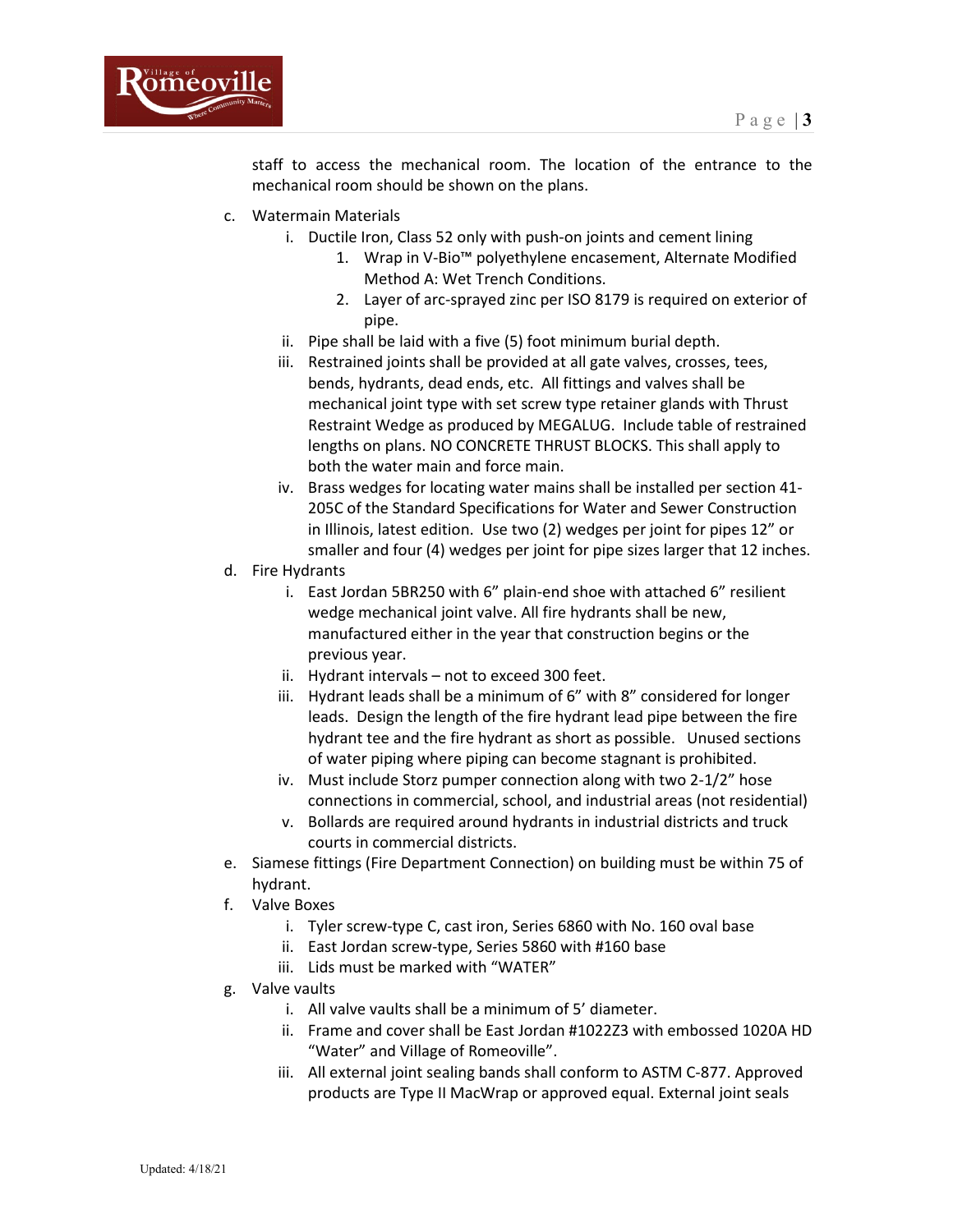

shall consist of a collar 9 inches wide with an outer layer of polyethylene, with a minimum tensile strength of 4000 psi and a minimum tear resistance of 1500 psi, and an under layer of rubberized mastic that is reinforced with the collar 3/4 inches from the edge.

- iv. Rubber gasketed boots are required for all penetrations through the manhole wall except for doghouse manholes (i.e., required for pressure connections) where brink/mortar with hydroplug cement is required on both the inside and outside of the penetration.
- v. External chimney seals are to be installed on all new manholes and shall conform to ASTM C923. Acceptable external chimney seals include Infi-Shield Uni-Band.
- vi. Minimum of two adjusting rings (min 6" adjusting height) and maximum of three rings (max 10" adjusting height). No 1" or 2" concrete rings are allowed. Under paved areas, top ring should be EJIW Infra-Riser rubber Composite Adjustment Risers (minimum 2" thick)
- h. Valves
	- i. American Flow, East Jordan (Flowmaster), or Clow (C-515)
	- ii. Resilient-Seated Gate Valves for all sizes
	- iii. Maximum spacing of 500 feet on main runs.
- i. Tapping Sleeves / Pressure Connections
	- i. Pressure connections are not allowed for same size pipes. For this type of situation, a tee must be used.
	- ii. Use 2-piece ductile iron bolted sleeve type with mechanical joints.
		- 1. Tyler Union Ductile Iron MJ Tapping Sleeve
	- iii. Use fully ported, resilient wedge gate valves: East Jordan Flowmaster or American Flow
	- iv. All pressure connections shall be contained within 5' diameter concrete vaults – no valve boxes.
- j. Tapping Saddles / Service Connections
	- i. The following note should be added to private services: "The non-village (private) responsibility for maintenance and repair of the water service starts at the tap on the main, which includes the saddle and corporation stop."
	- ii. One-inch (1") taps made on ductile iron pipe shall be direct and shall not require saddles.
	- iii. Anything tap larger than 1" shall utilize a stainless steel service saddle equal to Cascade Model CDC2 or equivalent (Ford = FS303) with Water Superintendent's approval.
	- iv. All taps shall have a minimum of three feet (3') separation.
- k. Service lines
	- i. No flared fittings for copper lines only compression fittings
		- 1. AY McDonald "T" compression joint (mac-pack not accepted)
	- ii. All copper must be Type K (soft temper seamless complying with ASTM B-88) and be continuous (one piece) from the corporation stop to the curb stop and continuous (one piece) from the curb stop to the meter (inside the building). No intermediate unions are permitted.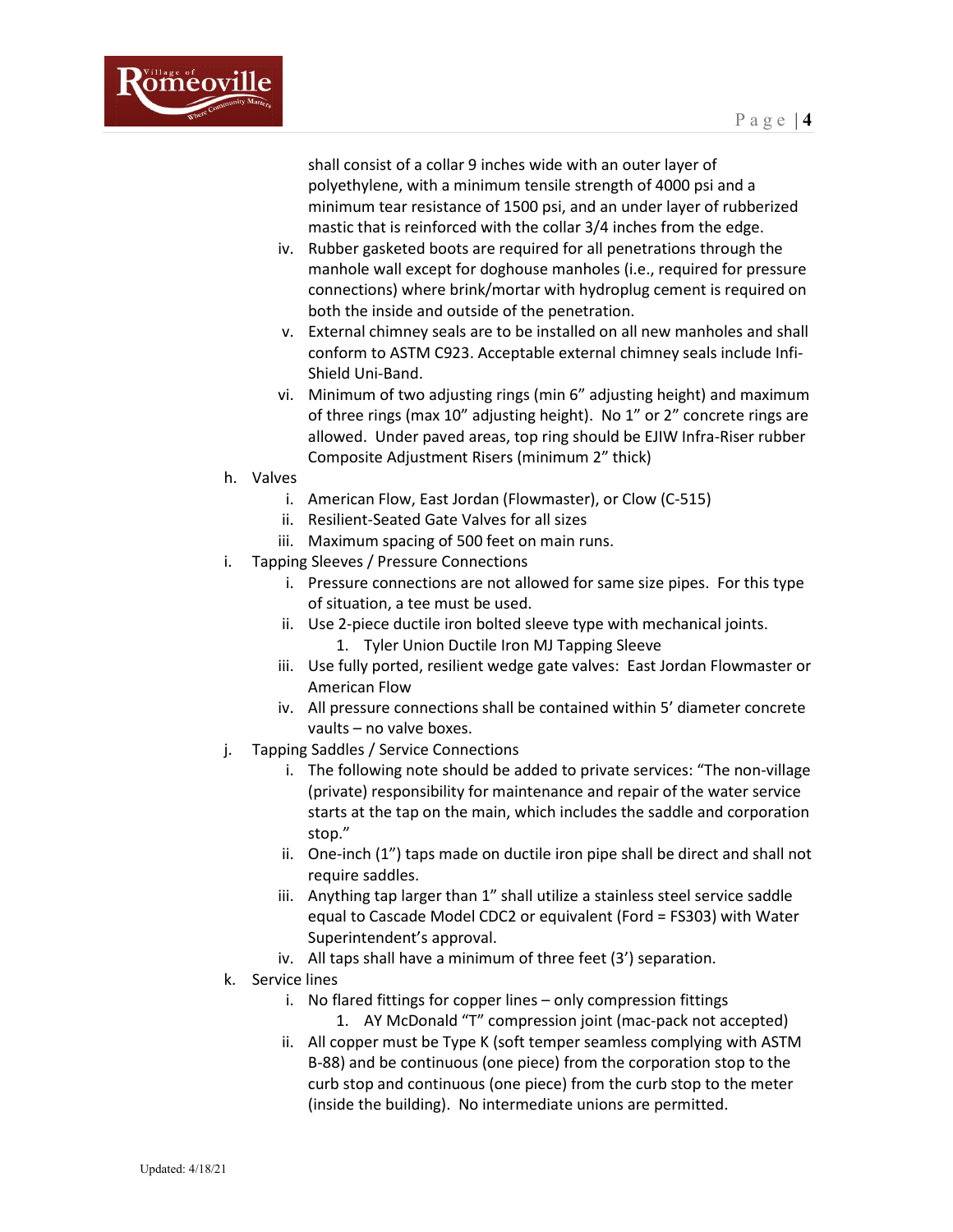

- iii. All services must be 60 inches deep and meet IEPA separation requirements of a minimum of 18 inches of seperation.
- iv. Minimum 1" (2" maximum) service lines unless directed by the Village of Romeoville.
- l. Insertion Valve / Line Stop
	- i. If required and approved by the Village, a line stop may be used. Special coordination will be required, but the general requirements are as follows:
		- 1. Insertion valve installer shall be trained by, or accepted by, the insertion valve manufacturer as a qualified installer; or installer shall have written proof and references of at least 3 years of experience and/or a minimum of 30 successful installations of the insertion valve type to be installed for this project.
		- 2. Insertion valves shall be designed with a ductile iron or stainless-steel body and using a resilient wedge to seat against the water main pipe interior surface, rated for 100 psi working pressure, 2- inch square operating nut, counter-clockwise opening, and non-rising stem. Acceptable valve manufacturers: Hydra-Stop Insta-Valve 250 Patriot Series, Advanced Valve Technologies EZ2 Valve, or approved equal.
- m. Village has special notes for chlorination requirements (attached).

## **3. Sanitary**

- a. Pipe Material
	- i. For depths up to 15 feet, provide SDR 26 PVC plastic sewer pipe.
		- 1. 4-inch through 15-inch: Comply with ASTM D3034, SDR 26. Use elastomeric gasket type (ASTM F477 and ASTM D3212). Gaskets for fittings and joints: provide minimum cross-sectional area of 0.20 square inches (ASTM F477).
		- 2. 18-inch through 36-inch: Comply with ASTM F679, SDR 26. Use integral bell gasketed type joints with elastomeric gaskets (ASTM F477 or ASTM D3212).
		- 3. Branch fittings: factory fabricated type with attached main line coupling. SDR 26. Risers and service pipe and fittings: SDR 26, solid wall type (ASTM D3034).
		- ii. For depths greater than 15 feet and less than 20 feet, provide SDR 21 PVC plastic sewer pipe. Comply with ASTM D2241, SDR 26. Use push-on bell and spigot type, or Certa-Lok spline-lock system, with rubber ring seal gasket (ASTM D3139). Branch fittings: Use factory fabricated type with attached main line coupling, with same rating as pipe. Risers and service pipe and fittings: ASTM D2241, 160 psi pressure pipe, DR 26. Adapters: use adapters specifically made for purpose of changing from PVC pressure to PVC gravity pipe. Harco or approved equal.
	- iii. For depths greater than 20 feet, provide ductile iron pipe. Comply with ANSI A21.51, thickness Class 50, with joints complying with ANSI A21.11. Use cement lining complying with ANSI A21.4, standard thickness. Joints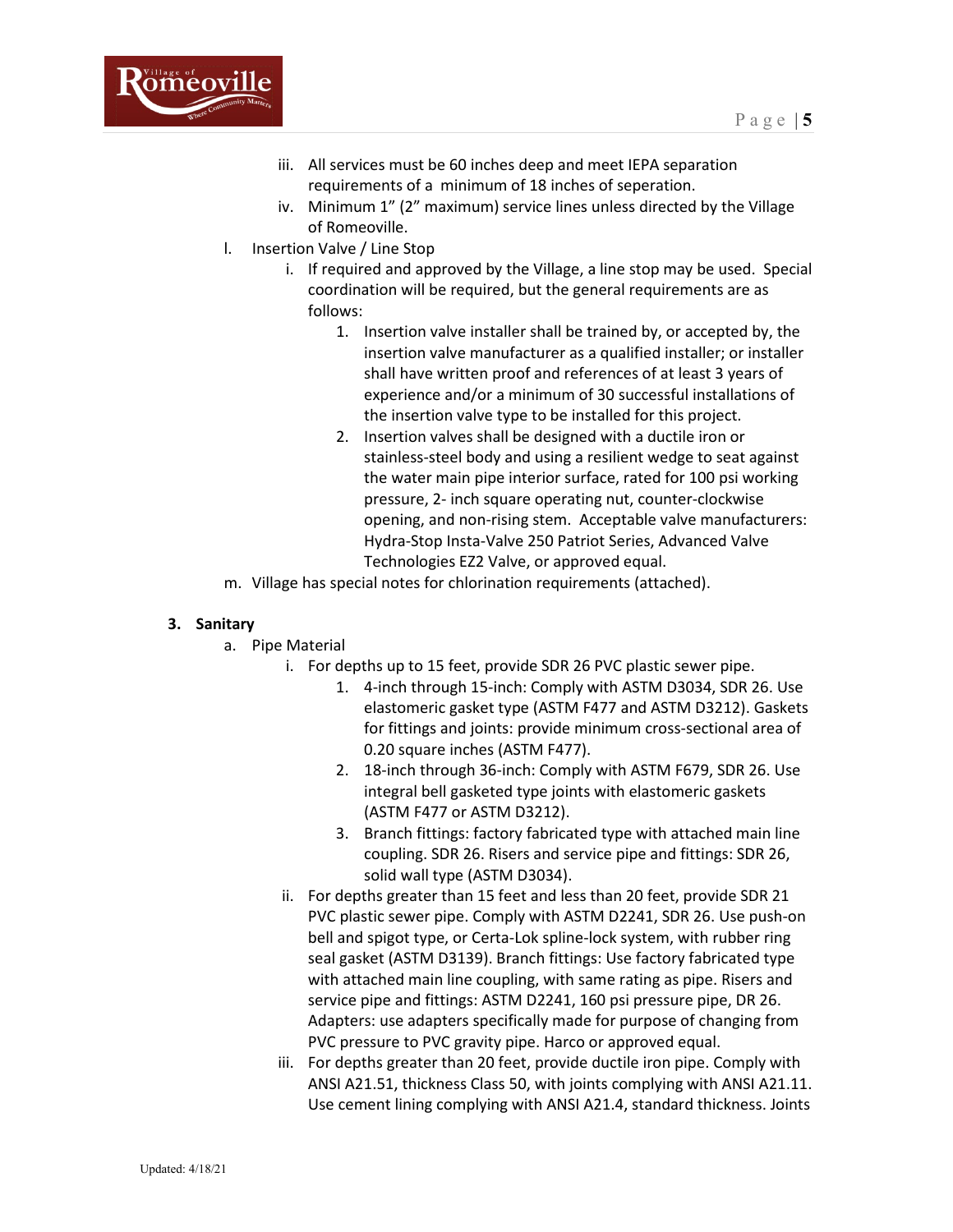

complying with ANSI A21.10. Use Corten bolts and nuts. Use mechanical restrained joint plugs and caps. PVC SDR 18 may be considered for depths greater than 20 ft.

- iv. For water main crossings, provide pressure rated PVC plastic or ductile iron pipe.
	- 1. PVC plastic pressure pipe: Use Type I, Grade 1, PVC complying with ASTM D1784. Comply with ASTM D2241 for 160 psi pressure rated pipe, DR 26. Use push-on bell and spigot type, or Certa-Lok spline-lock system, with rubber ring seal gasket (ASTM D3139).
		- a. Branch fittings: Use factory fabricated type with attached main line coupling, with same rating as pipe.
		- b. Risers and service pipe and fittings: ASTM D2241, 160 psi pressure pipe, DR 26.
		- c. Adapters: use adapters specifically made for purpose of changing from PVC pressure to PVC gravity pipe. Harco or approved equal.
	- 2. Ductile iron pipe:
		- a. Comply with ANSI A21.51, thickness Class 50, with joints complying with ANSI A21.11.
		- b. Use cement lining complying with ANSI A21.4, standard thickness.
		- c. Joints complying with ANSI A21.10.
		- d. Use Corten bolts and nuts.
		- e. Use mechanical restrained joint plugs and caps.
- v. For sewers greater than 15-inch, use ADS SaniTite HP pipe with City approval. Comply with ASTM D2412, pipe stiffness of 46 psi. Use integral bell and spigot type with rubber ring seal gasket meeting ASTM F477. Polypropylene compound for pipe and fitting production shall comply with ASTM FR2736. Fittings conform to ASTM F2736.
- b. Manholes
	- i. Frame and cover shall be east Jordan 1022Z3 embossed with "Sanitary" and Village of Romeoville"
	- ii. All connections from building services (except for residential, single family) must be made in a manhole.
	- iii. All external joint sealing bands shall conform to ASTM C-877. Approved products are Type II MacWrap or approved equal. External joint seals shall consist of a collar 9 inches wide with an outer layer of polyethylene, with a minimum tensile strength of 4000 psi and a minimum tear resistance of 1500 psi, and an under layer of rubberized mastic that is reinforced with the collar 3/4 inches from the edge.
	- iv. Pipe Connections: Shall be made of flexible synthetic rubber boots meeting ASTM C-923 and shall be installed on all pipe connections. Both "cast-in" or "pressed-on" type boots are permitted. Cast-in type boot shall be installed in initial pouring of manhole section.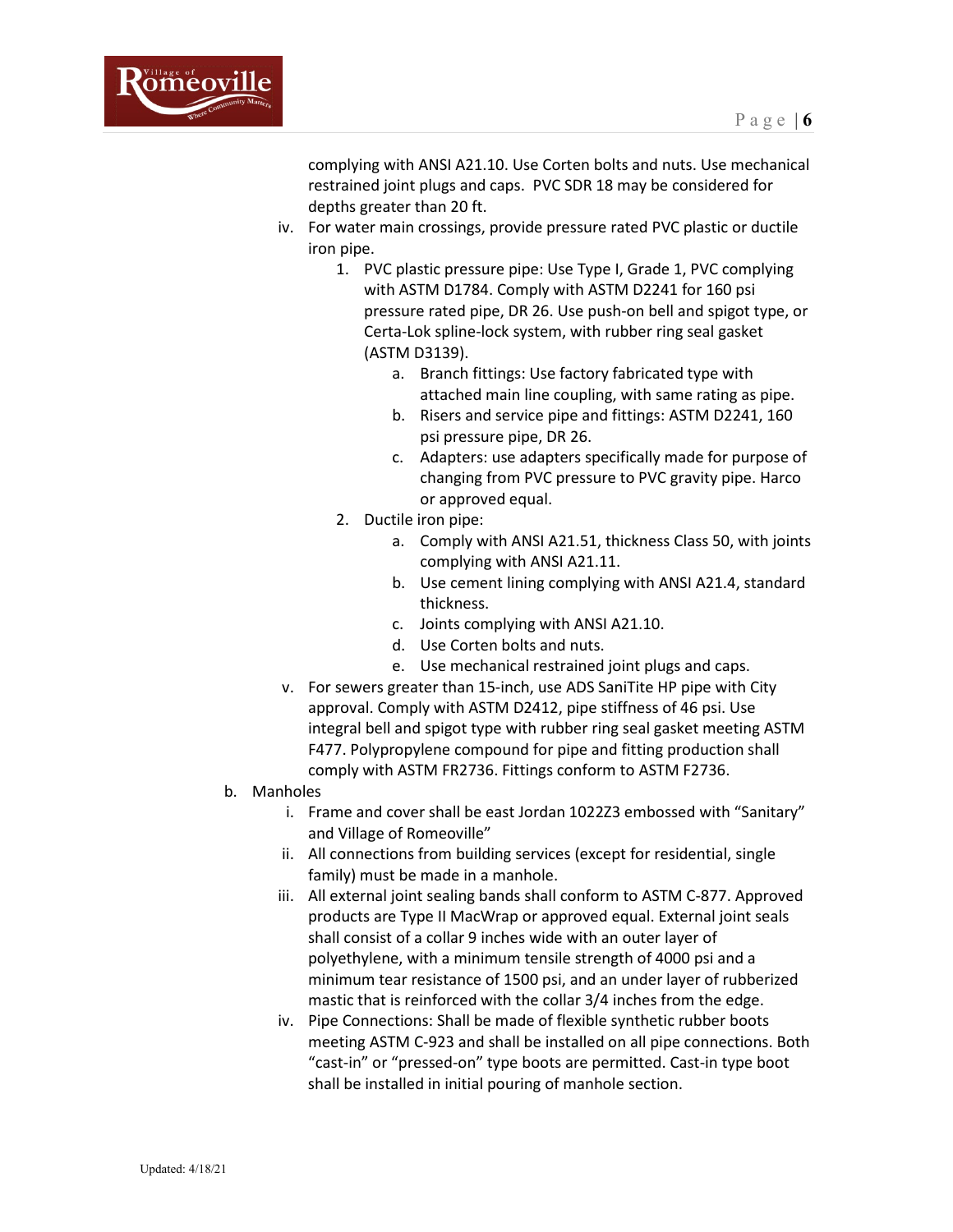

- v. External chimney seals are to be installed on all new manholes (and existing manholes being adjusted) and shall conform to ASTM C923. Acceptable external chimney seals include Infi-Shield Uni-Band.
- vi. Internal Chimney Seals are to be installed on all new manholes (and existing manholes being adjusted) and shall be Raven 581 - a Brush Grade, 100% solids, no VOC, fluid applied polyuria elastomer repair material (color required is "safety yellow") as applied per the following:

For surface preparation, surfaces should be thoroughly clean and dry. Concrete and mortar must be cured at least 7 days and no frost or wet conditions can be present during installation. Remove all loose mortar and foreign material. Surface must be free of laitance, concrete dust, dirt, form release agents, moisture curing membranes, loose cement and hardeners. Fill bug holes, air pockets and other voids with Steel-Seam FT910. After ensuring that all surfaces are clean the chimney seal coating material shall be applied evenly by spraying over the entire chimney seal area including the frame joint area and the vertical riser of the manhole cone including all extensions to the chimney area. Application shall be made in accordance with manufacturer's recommendations and film shall be applied at a wet mils spreading rate of between 100 to 125 mils. The final internal chimney seal shall pass visual inspection and be completely free of pinholes or voids.

- c. Inspection Manholes are required for commercial/industrial buildings.
	- i. All commercial and industrial users are required to install and maintain at all times at the user's expense a 5'-diameter monitoring manhole which must be installed downstream of all confluences in the building sewer and prior to discharge into the public sewer. The user shall install one monitoring manhole for each connection to the public sewer. Each monitoring manhole shall be situated on the user's premises and be easily accessible to authorized representatives of the Village twentyfour (24) hours per day, seven (7) days per week and shall be located within dedicated easements. Monitoring manholes may not be installed in locations which may prevent the Village from accessing the manhole even temporarily. The monitoring manhole shall be located on the building sewer at a point where these are no changes in slope or alignment for at least 15 pipe diameters upstream and downstream from the manhole. The sanitary sewer and manhole shall be designed and constructed to give average velocities, when flowing full, of not less than 2.0 feet per second, based on Manning's formula using an "n" value of 0.013, though the manhole and for a distance of at least 15 pipe diameters upstream and downstream from the manhole. Please see 35 IAC 370.320(c)(1) for ideal sanitary sewer slopes. No other pipes may intersect the monitoring manhole. In addition, a minimum 15' wide utility easement must be provided to allow Village staff access to the monitoring manhole.
- d. Village has special notes for sanitary sewer/manhole testing
- e. Sizes
	- i. Public mains min  $8''$  with 0.4% slope
	- ii. Service lines min 6" with 1% slope
- f. Min cover is 5' but can use insulation if no other option
- g. Testing see special requirements at end of this document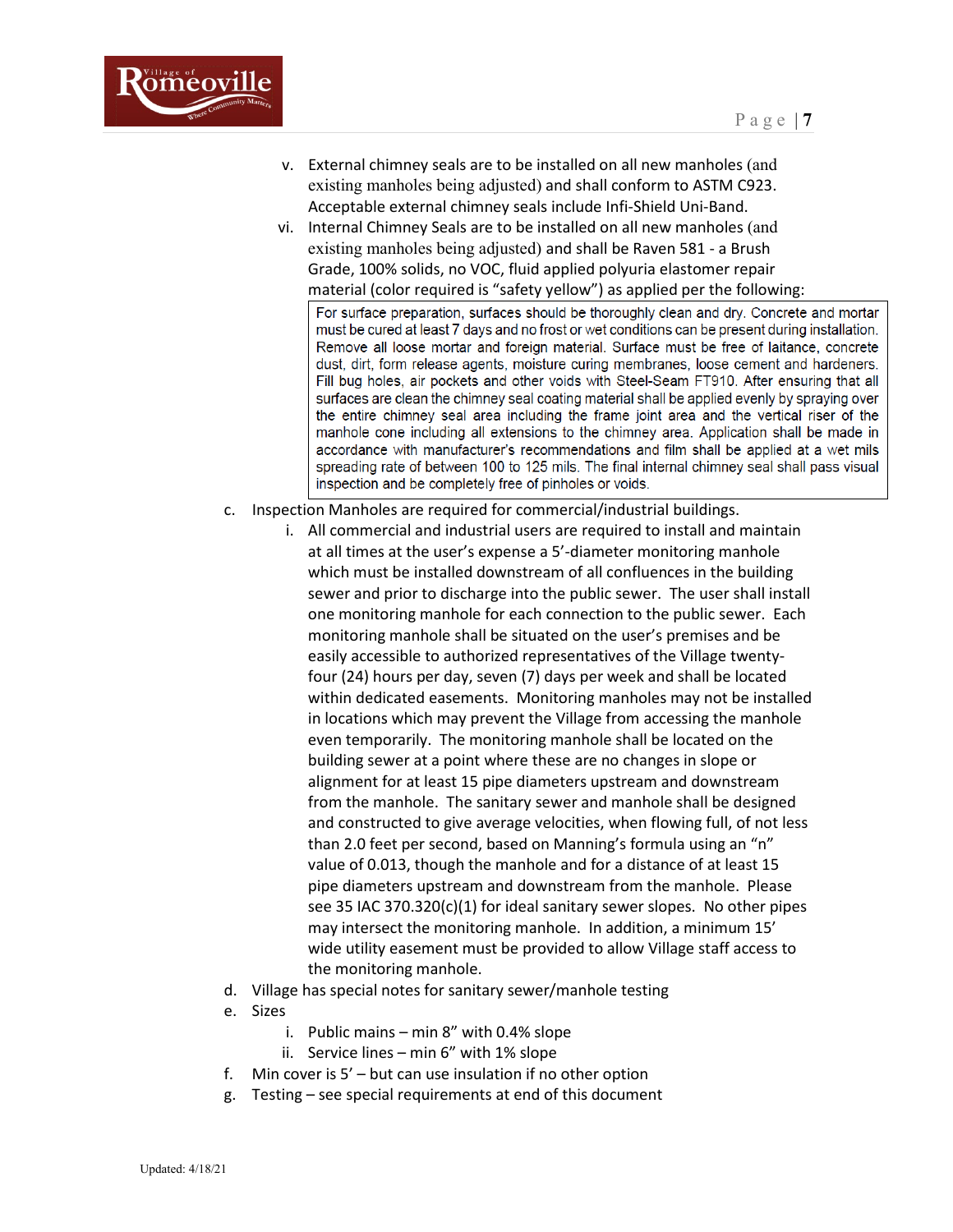

## **4. Backfill of Utilities**

- a. Granular trench backfill (meeting IDOT specifications) is required under all paved areas up to two feet outside of pavement or curb. The limits of the trench backfill should be shown graphically on the plan set for all applicable pipe runs and should be accounted for in cost estimates.
- b. Backfill under Village roads (or where required on the plans) shall be with flowable fill meeting IDOT CLSM standards for Mixture 1 or Mixture 2. Where flowable fill is used, granular trench backfill shall be installed and compacted to a minimum height of 18" above any water or sewer main, fitting, corporation, or service line. The flowable fill shall not come into contact with any component of the water or sewer system

## **5. Grading**

- a. Complete existing topographic and utility information must be shown on the plans extending at least 100-feet beyond the property lines.
- b. In general, spot elevations must be provided throughout the site to demonstrate that the Village's minimum requirements of 1.5% (desirable 2%) slope for all grassy areas and 0.5% slope for paved areas (0.4% can be considered in special circumstances) have been met.
- c. Maximum ponding depth is 9 inches in parking areas and 12 inches in grassy areas (with flexibility in bioswale designs).
- d. Rim elevations for all structures should be included on the grading plan.
- e. The longitudinal slope of regular pitch curb and gutter must be at least 0.5% (0.4% can be considered in special circumstances).
- f. Arrows to show emergency overland flood routes at all weir locations and where runoff leaves the site should be included on the grading plan.
- g. The proposed grading of any drive entrances cannot allow minor runoff from portions of the parking lot to drain onto the streets – these flows should be intercepted by the storm sewer.

# **6. Storm**

- a. Storm sewer material shall be Reinforced Concrete Culvert, Storm Drain, and Sewer Pipe meeting ASTM specification C-76.
	- i. Alternate pipe materials will be allowed on private developments See section 158.030(A)(5)(b) for specific requirements.
- b. The pipe joint shall meet ASTM Specifications C-361 for reinforced concrete low head pressure pipe and shall either be confined "O-Ring" or "Tylok" for the gasket material.
- c. Village requires submission of recorded video inspections of all public storm sewer.
	- i. A note should be added requiring the developer/contractor to submit all testing results (density, chlorination, vacuum, pressure, etc) to the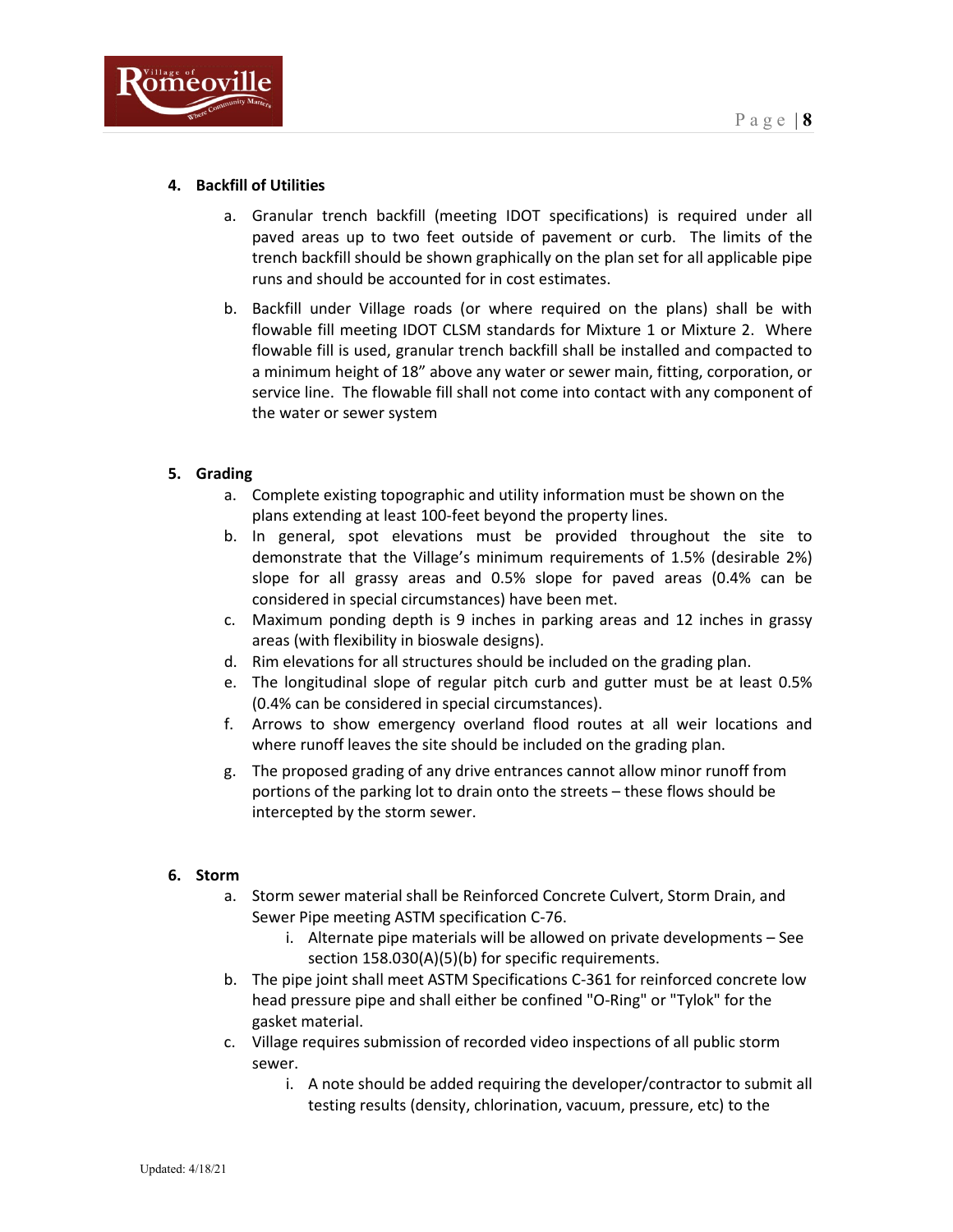

Village of Romeoville Public Works Department within 48 hours of any onsite testing.

- d. For closed lids Frame and cover shall be east Jordan 1022Z3 embossed with "Storm" and Village of Romeoville"
- e. Ponding Depth = 9" over grate on roadways
- f. Roof Drains must be tied into storm sewer (include in calcs)
	- i. First segment can be less than 12" and alternate pipe materials
	- ii. Avoid blind connections include cleanouts

## **7. Restoration / Landscaping**

- a. Parkways are generally to be restored with seed/blanket
- b. Only in specific cases will we use sod
- c. A landscape plan should be prepared over a background including the site layout and proposed utility improvements, all proposed and existing utility lines and structures (sanitary manholes, fire hydrants, valve vaults, etc.) must be shown. All large landscaping items must be located a minimum of 10 feet from all utility structures and 5 feet from underground utility mains and services.

## **8. Site Lighting**

- a. With the final engineering submittal, product catalog cuts and a Photometric Plan must be submitted showing the height, number and orientation of proposed luminaires. The Photometric Plan must also show the proposed lighting levels in foot-candles at ground level and include a summary table demonstrating that the lighting is in conformance with the levels included in the Village's ordinance 159.070(M)(3). Show light pole locations on the utility plan.
- 9. Weekly NPDES Inspection Reports (and those required after ½" of rainfall) should be sent via email to [npdes@Romeoville.org](mailto:npdes@Romeoville.org)

## **10. Testing and Material Inspection**

- a. A note should be added requiring the developer/contractor to submit all testing results (construction materials, chlorination, vacuum, pressure, etc) to the Village of Romeoville Public Works Department within 48 hours of any onsite testing.
- b. All hot mix asphalt and Portland cement concrete materials that are part of this project shall be tested and inspected in accordance with the Illinois Department of Transportation's Project Procedures Guidelines (PPG) and the process and frequency of testing under the QC/QA specifications.
- c. The developer / Contractor shall provide documentation verifying that the mix designs to be used on the project for hot mix asphalt and Portland cement concrete meet IDOT specifications for the materials shown in the contract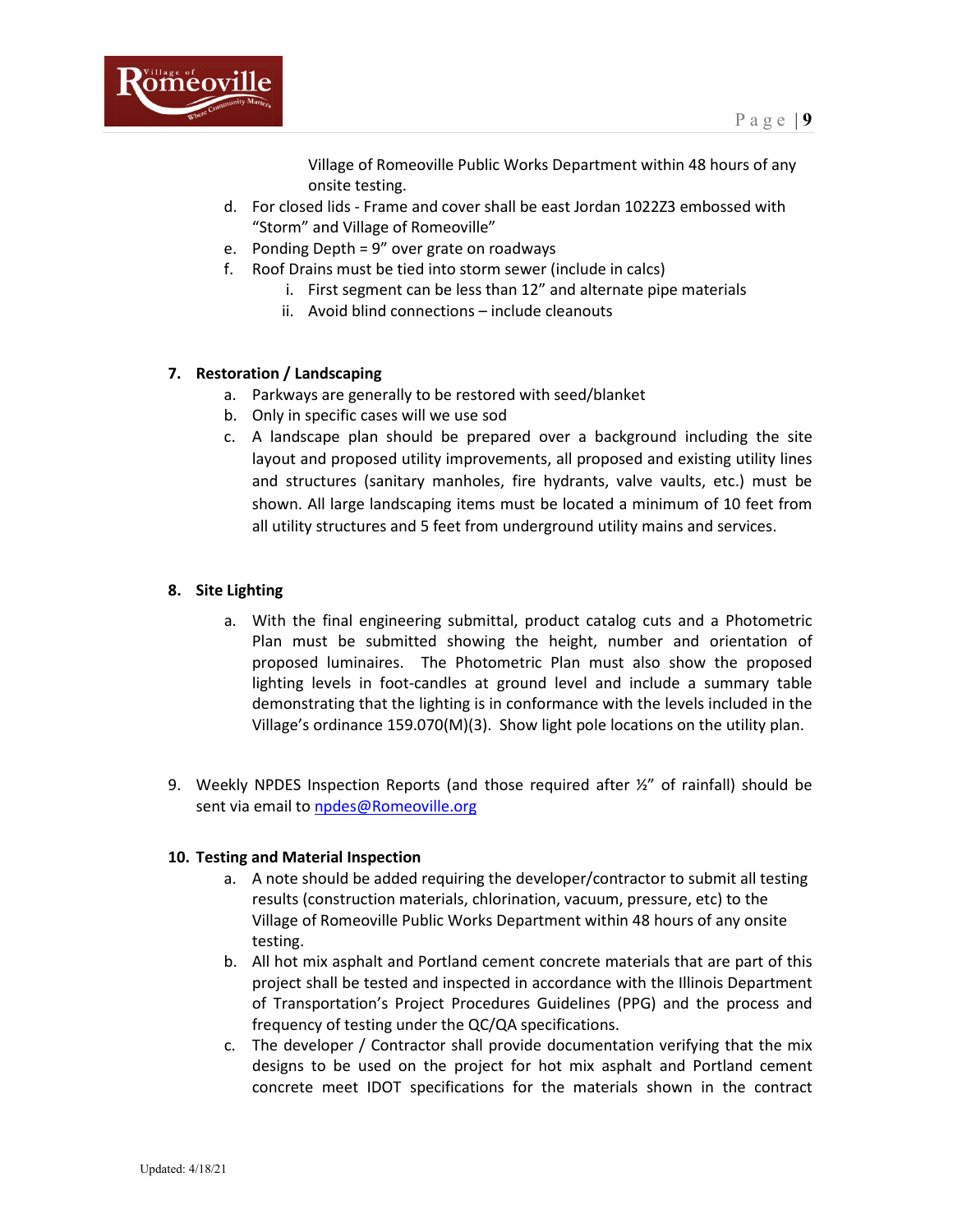

documents. This documentation as well as the mix designs shall be provided at the pre-construction meeting for the project.

d. If required, the Village's consultant will perform the City's QA testing of asphalt and concrete materials on-site and at the plant and act as the Village's QA Manager.

## **11. Village Review Disclaimer**

- a. Engineering reviews are only for general conformance with the design criteria established by the Village and are subject to both the completeness of the information submitted by the developer's professional staff and also the actual ability of the plan to perform in accordance with its intent. Actual field conditions may vary and additional items may arise which are not readily apparent based on the submittal. The developer's design professionals are responsible for performing and checking all design computations, dimensions, and details relating to design, construction, compliance with all applicable codes and regulations, and obtaining all permits.
- b. Other bodies of government may have jurisdiction over various aspects of this development. The developer should be advised that additional measures may be required based on actual field conditions and formal approvals of the other agencies. Approval by the Village of Romeoville does not alleviate the responsibility to seek approvals from outside agencies.
- c. Compliance with all requirement of the Americans with Disability Act (ADA) is borne by the applicant and their design professional. The Village's review does not cover ADA compliance.
- d. Engineering reviews do not include all site & landscaping issues as per the zoning Ordinance such as building setbacks, lot coverage, parking dimensions, etc. and the applicant shall refer to the Community Development Department for a complete review of such issues.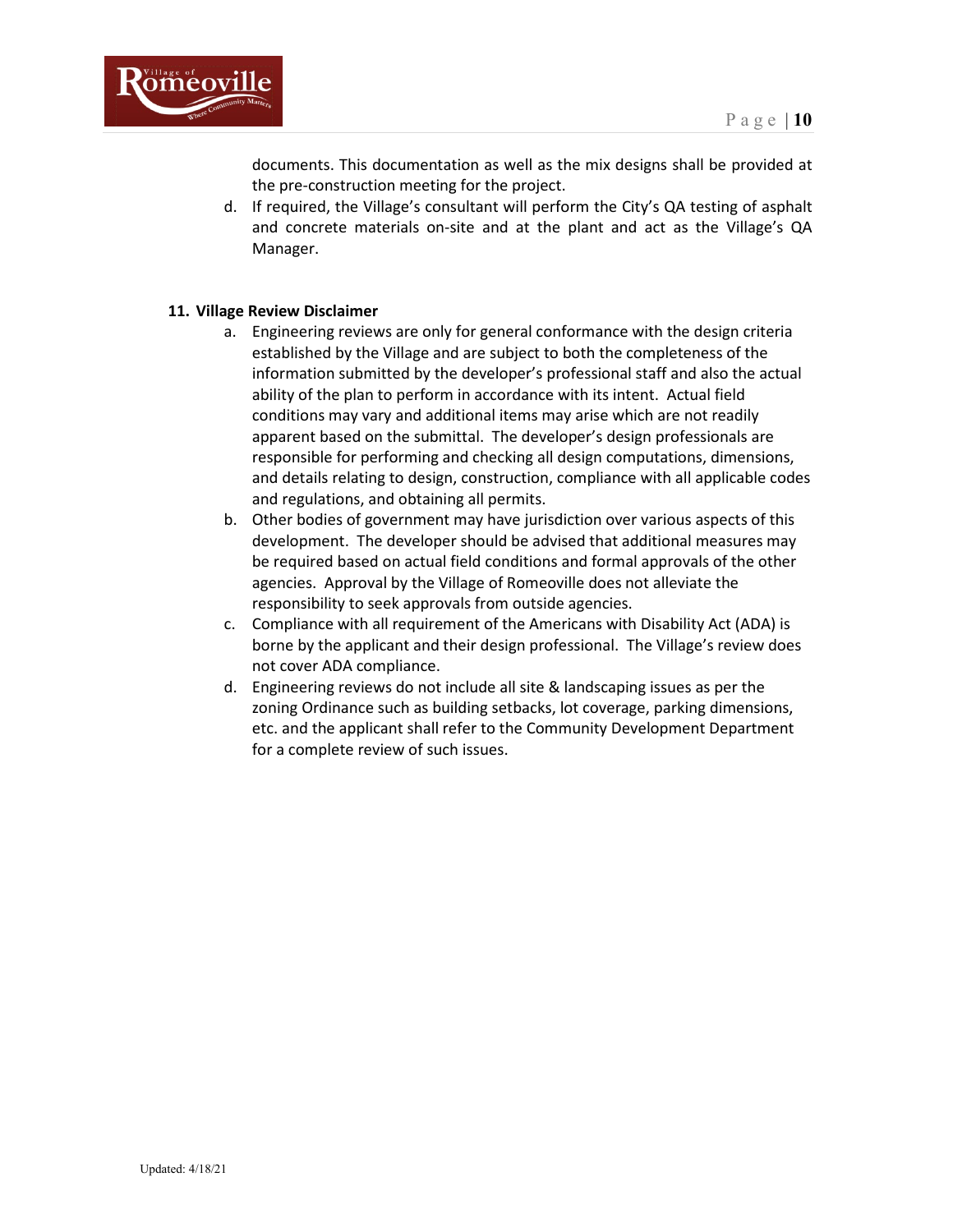

### **Village of Romeoville - Minimum chlorination standards:**

- a. Chlorine (gas or liquid) must be used for disinfection.
- b. The chlorination contractor must call 815-886-1870 a minimum of 24-hours in advance to schedule chlorination.
- c. Only Village of Romeoville employees shall operate water system valves and turn on/off sampling whips while samples are being collected.
- d. All chlorination and safety equipment must meet or exceed the standards and recommendations set by The Chlorine Institute, Inc.
- e. The chlorinator must be a licensed plumber or certified Illinois water operator with a minimum of 5 years experience working with chlorine disinfection of water supply lines.
- f. The chlorination contractor must have two people present to chlorinate. One to monitor the cylinder and one to monitor in the field.
- g. The chlorination contractor must be bonded and insured, and have proof of both on file with the Village.
- h. The chlorination contractor must have updated 24-hour emergency phone numbers on file with the Village.
- i. The chlorination contractor must comply with state and federal regulations regarding transportation and handling of chlorine cylinders:
	- Shipping and emergency papers for every job location
	- Proof of insurance for hauling and handling chlorine gas
	- Commercial driver's license with Hazmat endorsement and medical card
	- Copy of Emergency Response Guidebook in vehicle
	- Hazmat certificate of registration
	- Hazardous materials placard displayed on vehicle
	- Cylinder strapped upright in truck
- j. Under no circumstances will chlorine contractors be allowed to apply heat to the chlorine cylinder (i.e. hot baths, propane torches, etc.). While the cylinder is being used it must be in a vertical position, as well as being affixed to a solid object.
- k. Prior to chlorination, the chlorination contractor must provide a detailed written chlorination and flushing plan to the Village for review and written approval.
- l. At any time, the Village or its authorized representative may ask for proof of any or all of the above information. Please contact the Village of Romeoville Public Works Department (815-886-1870) with any questions.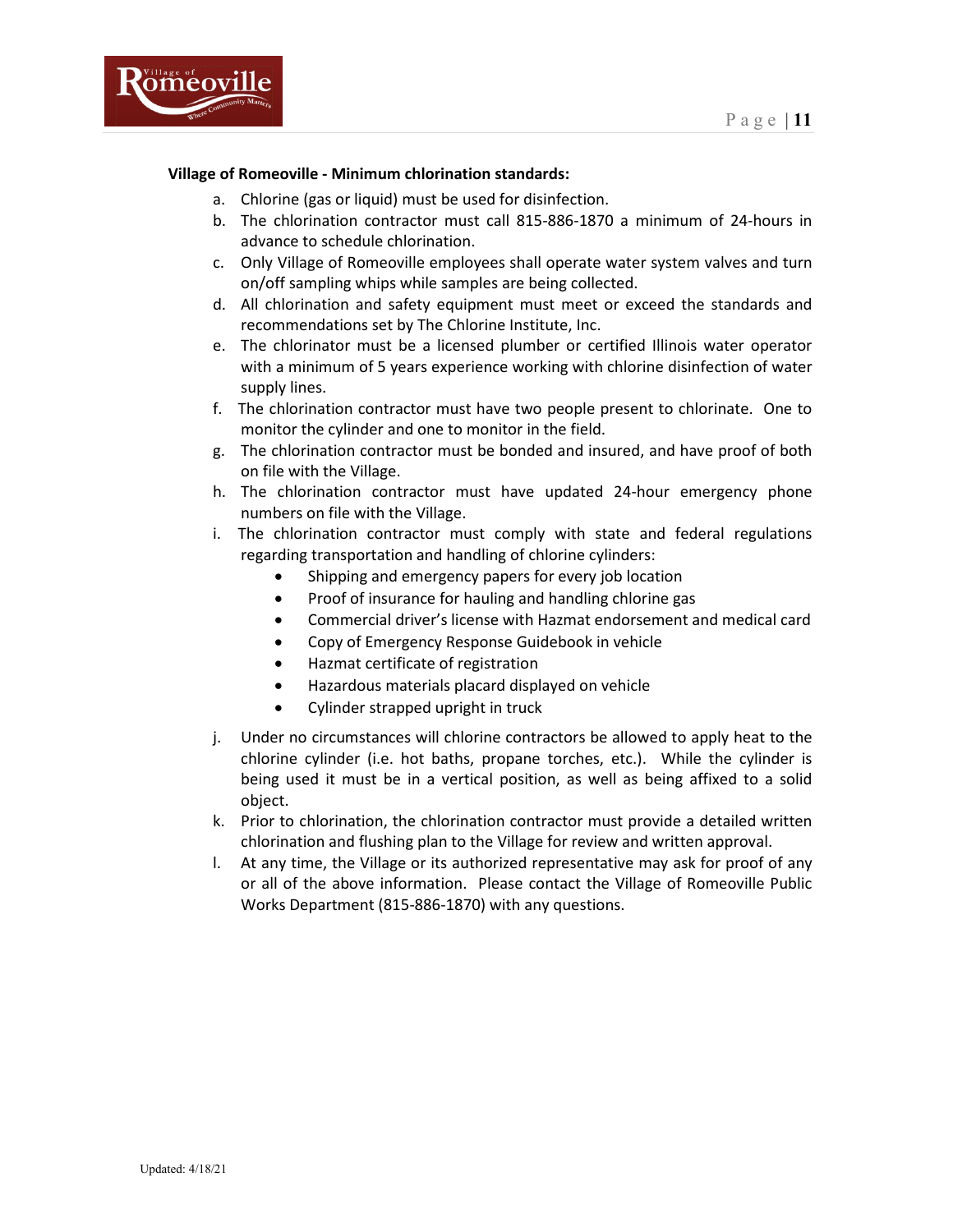

#### **Final Acceptance and Testing of Sanitary Sewer**

Before final acceptance, the sanitary sewers shall be tested in accordance with Section 31-1.11 of the "Standard Specifications for Water and Sewer Main Construction in Illinois". Specifically, all pipelines constructed of flexible materials shall be subject to air exfiltration tests, televising test, and deflection test. The deflection test shall be performed no sooner than thirty (30) days of the backfilling operation and shall consist of measuring the pipe for vertical ring deflection. Maximum ring deflection of the pipeline under load shall be limited to five (5) percent of the internal pipe diameter. All pipe exceeding this deflection shall be considered to have reached the limit of its serviceability and shall be re-laid or replaced by the developer. Deflection testing shall be accomplished by pulling a mandrel, sphere, or pin-type "go / no-go" device, with a diameter equal to ninety-five (95) percent of the undeflected inside diameter of the flexible pipe, through the pipeline. In addition, all sanitary sewer having a diameter of eight (8) inches or greater shall be televised. Copies of all video tapes must be submitted to the Village of Romeoville.

### **Final Testing of Sanitary Sewer Manholes**

Vacuum Testing shall be carried out immediately after assembly and prior to backfilling of manholes that are up to seventy-two (72) inches in diameter. All lift holes shall be plugged with a non-shrink grout, or rubber plug. The manhole frame and adjusting rings and chimney seals shall be in place before testing. No grout shall be placed in the horizontal joints. All pipes entering the manhole shall be plugged, taking care to securely brace the plugs from being drawn into the manhole with the vacuum testing. Vacuum testing shall test all manholes for leakage. A vacuum of ten (10) inches of mercury shall be placed on the manhole and the time measured for the vacuum to drop to nine (9) inches of mercury. The vacuum drop shall not exceed the requirements shown in Table 1 of ASTM C1244-02. If testing fails, developer shall seal all leaks and retest until acceptable. The testing shall be completed prior to backfilling (whenever possible) so that any leaks can be found and fixed externally, and to give the horizontal manhole joints an opportunity to tighten.

## **Flow Monitoring prior to Acceptance** *(For significant developer projects)*

The developer will be required to monitor the flowrate from the site for a period of two months (encompassing at least two major storm events) to identify any excessive inflow/infiltration occurring in the system. The data must be submitted to the Village of Romeoville prior to acceptance of the public improvements.

## **Sanitary Sewer Post Televising** *(For significant developer projects)*

The Contractor shall provide the Department of Public Utilities a post construction PACP coded, color video record and a typed written transcription of the internal inspection of the newly constructed sewer system. This shall be submitted prior to final approval and acceptance of the system. Video inspection must be coded by a PACP certified technician. All public and private lines equal to and larger than 8" in diameter shall be televised. All cleaning or televising